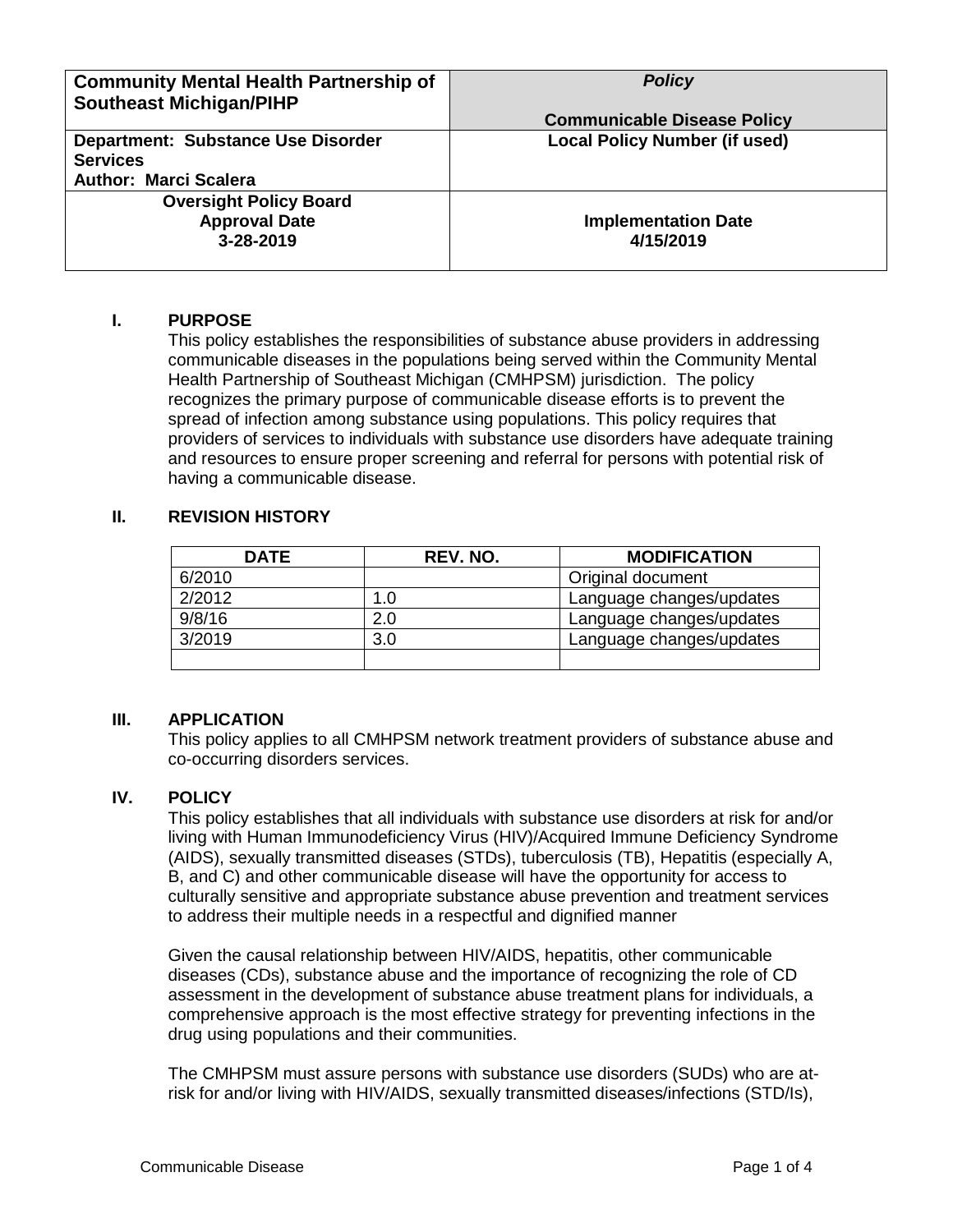tuberculosis (TB), hepatitis (especially A, B, and C) or other CDs have access to culturally sensitive and appropriate substance abuse prevention and treatment to address their multiple needs in a respectful and dignified manner.

## **V. DEFINITIONS**

High Risk Population: Communicable disease priority populations include all clients with a history of IDU and pregnant women presenting for treatment. Additionally, women, African Americans, and other communities of color are considered high risk.

### **VI. RESPONSIBILITIES**

The CMHPSM is responsible for the monitoring and oversight of the contracted substance abuse provider network in assessing for communicable diseases and referring their clients for testing and treatment where appropriate.

The substance abuse provider network is responsible for meeting or exceeding the standards set forth by the CMHPSM in the assessment of communicable diseases and referral for appropriate testing and treatment, and for ensuring that all substance abuse staff is properly trained in communicable diseases. Documentation of training and required updates are the responsibility of the provider and must be available upon request.

### **VII. STANDARDS**

This policy establishes the standards that licensed substance abuse provider staff have a basic knowledge of HIV/AIDS, TB, hepatitis, STDs and their relationship to substance abuse.

**Level 1** requirement - At a minimum, **all** substance abuse program staff should have basic knowledge regarding communicable diseases, including:

- HIV/AIDS, TB, Hepatitis (especially A, B, and C) and STDs as they related to the agency target population;
- Modes of transmission (risk factors, myths and facts, etc.);
- **EXECT** Linkage between substance abuse and these communicable diseases;
- **Overview of treatment possibilities; and**
- Local resources available for further information / screening.

Level 1 requirement may be adequately covered in a two-hour session, with update trainings every two years, and may be provided by agency staff that has completed Level 2 training.

Level 1 training is available electronically at<https://www.improvingmipractices.org/> located in the SUD training section.

**Level 2** requirements – All clinicians serving clients in a treatment setting may have an expanded level of training on HIV/AIDS, TB, Hepatitis and STD.

The Level 2 training requirements could be adequately covered in a three-hour session, with two-hour update trainings every two years. This level of training would require a more advanced level of expertise for the trainer, which could be achieved through the MDHHS, HAPIS, and HIV Specialist training certification process. Providers requesting level 2 training must contact CMHPSM for assistance.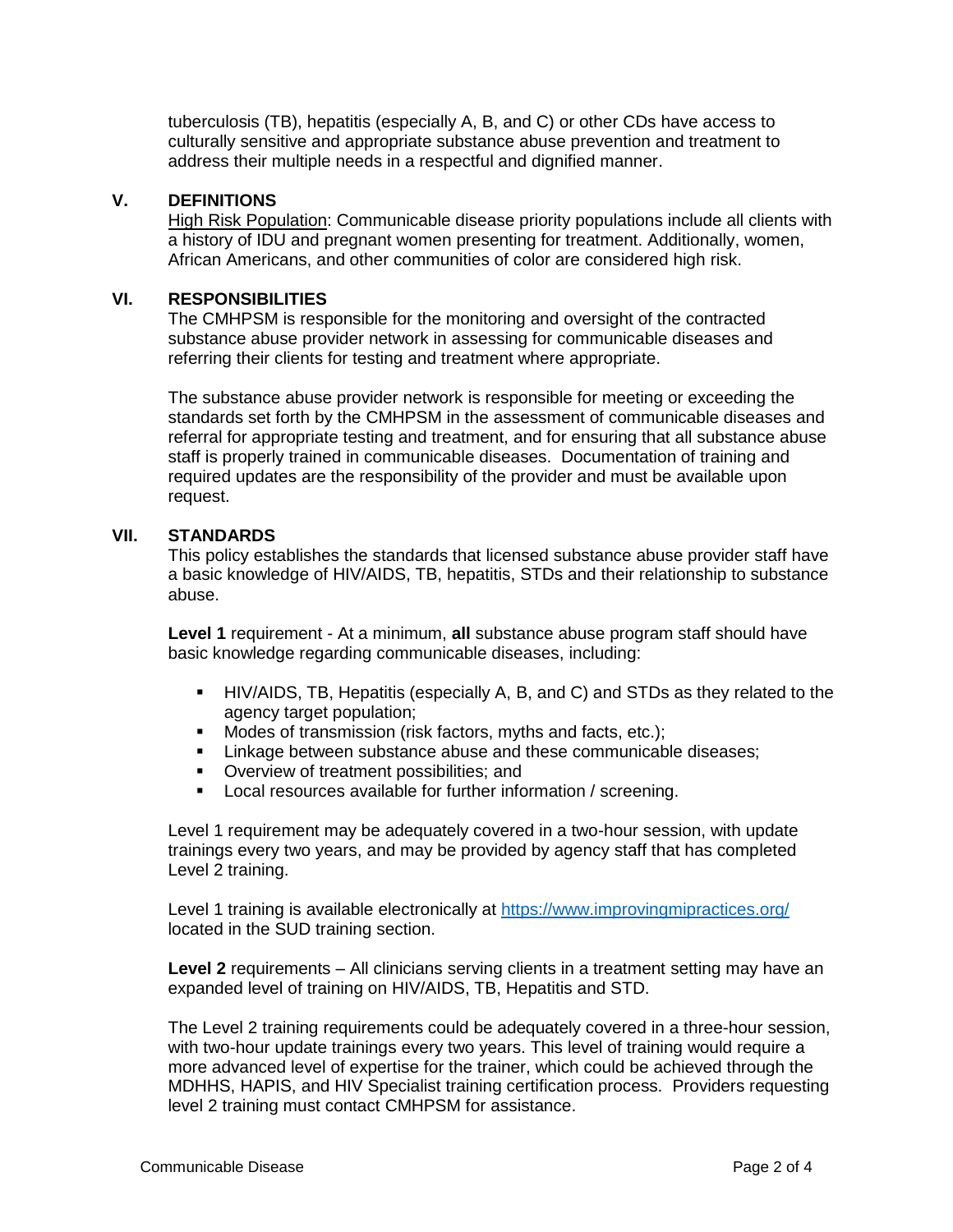### Services:

- 1. All persons receiving SUD services who are infected by mycobacterium tuberculosis must be referred for appropriate medical evaluation and treatment. The CMHPSMs responsibility extends to ensuring that the agency to which the client is referred to, has the capacity to provide these medical services or to make these services available, based on the individual's ability to pay. If no such agency can be identified locally (within reasonable distance), the CMHPSM must notify MDHHS/OROSC.
- 2. All clients entering residential treatment and residential detoxification must be tested for TB upon admission. With respect to individuals who exhibit symptoms of active TB, policies and procedures must be in place to avoid a potential spread of the disease. These policies and procedures must be consistent with the Centers for Disease Control (CDC) guidelines and/or communicable disease best practice.
- 3. All pregnant women presenting for treatment must have access to STD and HIV testing.
- 4. Each provider is required to assure that all SUD clients entering treatment have been appropriately screened for risk of HIV/AIDS, STD/Is, TB and hepatitis, and that they are provided basic information about risk.
- 5. For those individuals entering SUD treatment identified with high-risk behaviors, additional information about the resources available, and referral to testing and treatment must be made available.

Financial and Reporting Requirements:

For the required services set forth in policy set forth by MDHHS/OROSC, there are no separate financial or reporting requirements.

If a CMHPSM chooses to utilize state funds to provide communicable disease services beyond the scope of this policy:

- 1. The CMHPSM designated provider must ensure that individuals are persons with **SUD**
- 2. The Communicable Disease Provider Information Plan must be completed within at the beginning of each fiscal year in conjunction with the CMHPSM Action Plan submission where applicable.
- 3. The Communicable Disease Provider Information Report must be completed within sixty (60) days following the end of a fiscal year and submitted to MDHHS.
- 4. The CMHPSM designated provider must submit data to the HIV Event System (HES) for Health Education/Risk Reduction Informational Sessions and Single Session Skills Building Workgroups, as well as HIV Counseling, Testing and Referral Services (CTRS), consistent with MDHHS HIV/AIDS Prevention and Intervention Section (HAPIS) data collection methods.

# VIII. **EXHIBITS**

None

## **IX. REFERENCES**

| <b>Reference:</b> | <b>Check</b><br>п. | <b>Standard Numbers:</b> |  |
|-------------------|--------------------|--------------------------|--|
|-------------------|--------------------|--------------------------|--|